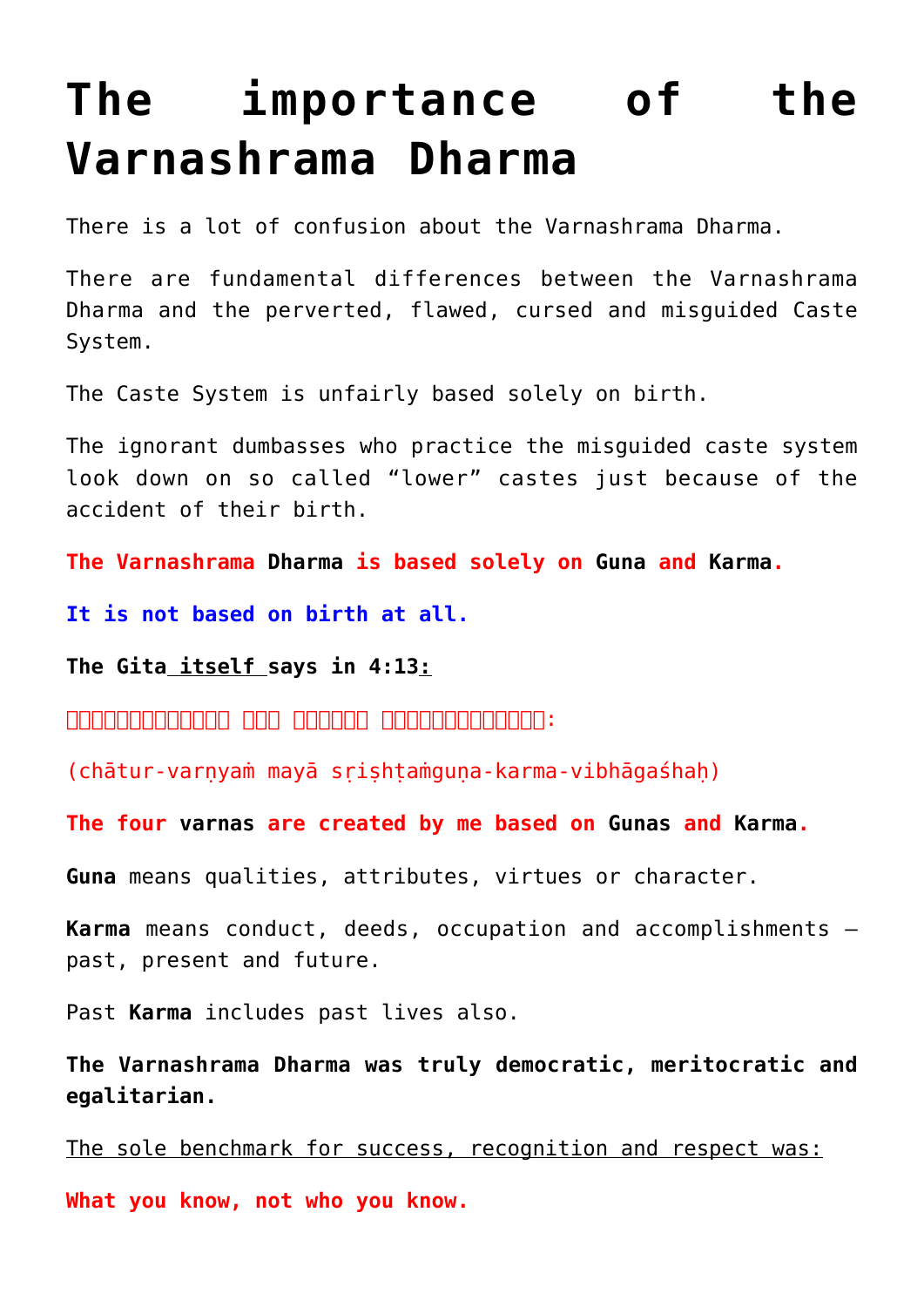**The Varnashrama [Dharma](https://aryadharma.world/concepts/brahman/dharma/) was completely fluid and mobile.**

**There was no restriction of a person moving from one varna or from one ashrama to another.**

Proof of this fluidity and mobility of the [Varna](https://en.wikipedia.org/wiki/Varna_(Hinduism)) system is clearly provided by [Ved Vyasa](http://en.wikipedia.org/wiki/Vyasa), the author of the [Mahabharat](http://en.wikipedia.org/wiki/Mahabharata) and transcriber the [Vedas.](http://en.wikipedia.org/wiki/Vedas)

He was the son of a fisherwoman, but even until today, his birthday is celebrated [Guru Purnima](http://en.wikipedia.org/wiki/Guru_Purnima) is one of the most holy days in the [Sanathan Dharma](https://aryadharma.world/concepts/brahman/vedasandupanishads/) where thanks is given to all great [Gurus](https://en.wikipedia.org/wiki/Guru) or enlightened teachers.

Further proof was in [Valmiki,](https://en.wikipedia.org/wiki/Valmiki) who was also a murderer and a robber.

But once he performed penance, attained the right Gunas and Karma, he became a [Maharishi](https://en.wikipedia.org/wiki/Maharishi) and went on to become the author of the [Ramayana](https://en.wikipedia.org/wiki/Ramayana).

Further proof was in [Vishwamitra,](https://en.wikipedia.org/wiki/Vishvamitra) one of the [Saptarishis.](https://en.wikipedia.org/wiki/Saptarishi)

Though he was a [Kshatriya](http://en.wikipedia.org/wiki/Kshatriya) by birth, he was accepted as one of the [Saptarishis](https://en.wikipedia.org/wiki/Saptarishi), a domain usually only under the purview of Brahmins.

**In the [Chandogya Upanishad](http://en.wikipedia.org/wiki/Chandogya_Upanishad) it clearly says that nobody can become a Brahmin by birth:**

**1. Om. There once lived [Svetaketu](https://en.wikipedia.org/wiki/Shvetaketu) the grandson of Aruna.**

**To him his father said: "Svetaketu, lead the life of a brahmacharin; for there is none belonging to our family, my dear, who, not having studied the Vedas, is a brahmin only by birth.**

**[Chandogya Upanishad Part 6 Chapter I — The Non—Duality of the](http://www.bharatadesam.com/spiritual/upanishads/chandogya_upanishad_2.php) [Self](http://www.bharatadesam.com/spiritual/upanishads/chandogya_upanishad_2.php)**

**For the ultimate proof of the actual egalitarian nature of the**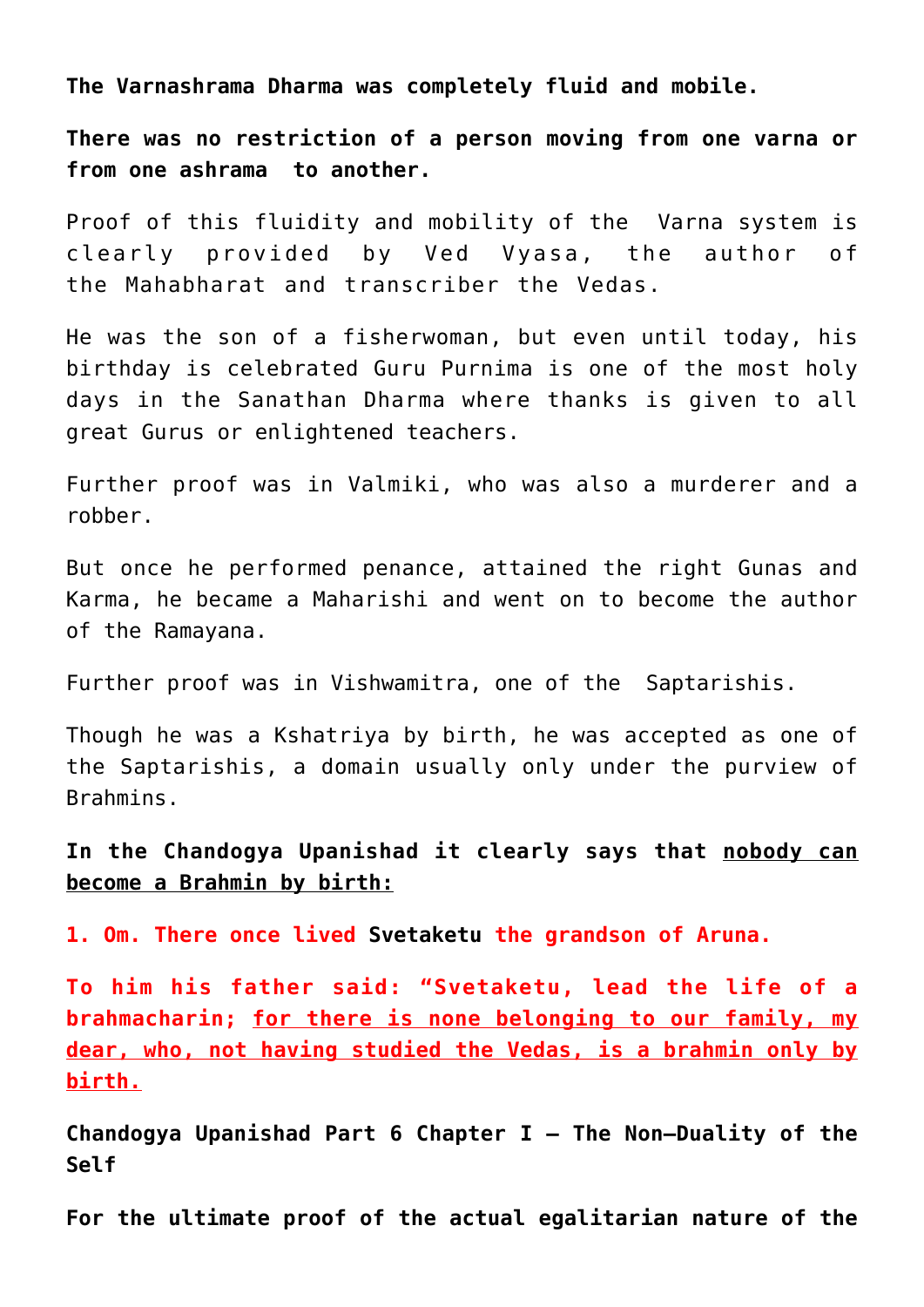**Varnashrama [Dharma,](https://aryadharma.world/concepts/brahman/dharma/) read the story of [Satyakama in the](http://www.sacred-texts.com/hin/brk/brk40.htm) [Chandogya Upanishad.](http://www.sacred-texts.com/hin/brk/brk40.htm)**

[Satyakama](http://en.wikipedia.org/wiki/Satyakama_Jabala) did not know who his father was and from what family he came from.

So he asked his mother the above question.

His mother told him she was very busy in her youth so she did not remember who his father was, but her name was Jabala and his name was Satyakama, so he could called himself Satyakama Jabala.

So he spoke the truth to [Rishi](https://en.wikipedia.org/wiki/Rishi) Haridrumata Gautama and told him the truth as his mother had told him and that he was very eager to learn from the [rishi](https://en.wikipedia.org/wiki/Rishi).

So [Rishi](https://en.wikipedia.org/wiki/Rishi) Haridrumata Gautama said that fact that he spoke the **Truth** and was eager for learning was enough to qualify him as a [Brahmin](https://en.wikipedia.org/wiki/Brahmin) and he went on to teach Satyakama who became one of the most favourite students of [Rishi](https://en.wikipedia.org/wiki/Rishi) Haridrumata Gautama.

The [story of Satyakamas realisation](http://www.sacred-texts.com/hin/brk/brk40.htm) of [Brahman](http://aryadharma.world/concepts/brahman/) by learning from the bull, fire, swan and madgu-bird is one of the most important stories of the [Chandogya Upanishad,](https://en.wikipedia.org/wiki/Ch%C4%81ndogya_Upani%E1%B9%A3ad) which incidentally is one of the most famous of the [Mukya](https://en.wikipedia.org/wiki/Mukhya_Upanishads) [Upanishads.](https://en.wikipedia.org/wiki/Mukhya_Upanishads)

**That was the power of the actual Varnashrama [Dharma](https://aryadharma.world/concepts/brahman/dharma/) where Karma (conduct) and Guna(virtues) was the sole criterion of Varna, not birth or ones ancestry or social status.**

**Under the actual Varnashrama [Dharma](https://aryadharma.world/concepts/brahman/dharma/), even [Satyakama](https://en.wikipedia.org/wiki/Satyakama_Jabala), the child of a busy woman, was accepted as a [Brahmin](https://en.wikipedia.org/wiki/Brahmin) and became the most favourite student of one of the great [rishis,](https://en.wikipedia.org/wiki/Rishi) had [his own](http://www.sacred-texts.com/hin/brk/brk40.htm) [story of realisation](http://www.sacred-texts.com/hin/brk/brk40.htm) of [Brahman](http://aryadharma.world/concepts/brahman/) documented in our [highest](https://en.wikipedia.org/wiki/Ch%C4%81ndogya_Upani%E1%B9%A3ad) [Upanishads,](https://en.wikipedia.org/wiki/Ch%C4%81ndogya_Upani%E1%B9%A3ad) and later went on to become a great [rishi](https://en.wikipedia.org/wiki/Rishi) himself.**

There was no discrimination between Varnas.

People took their place in the Varnas based solely on the idea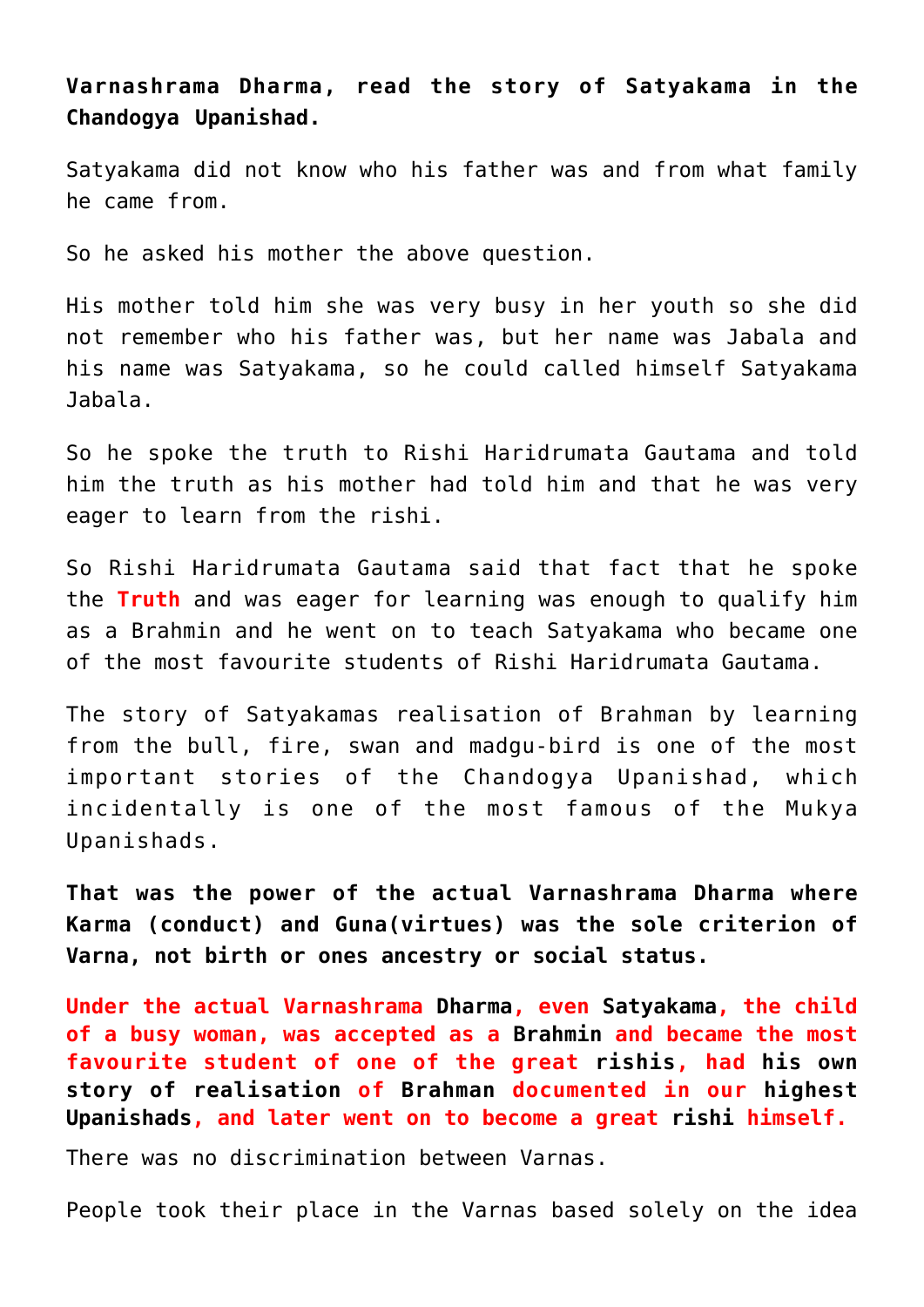of supreme and true worship of [Brahman](https://aryadharma.world/concepts/brahman/):

#### **[SEVA](https://en.wikipedia.org/wiki/Selfless_service) or Selfless Service.**

**Everybody is born a [Shudra.](https://en.wikipedia.org/wiki/Shudra)**

**Only when they attain education, accomplishments, proper Karma(conduct ) and [Gunas](http://en.wikipedia.org/wiki/Gu%E1%B9%87a) (virtues), are they born again, and hence they are called [Dwija \(twice born\).](https://en.wikipedia.org/wiki/Dvija)**

**This is the true meaning of the word [Dwija](https://en.wikipedia.org/wiki/Dvija) for the upper [varnas](https://en.wikipedia.org/wiki/Varna_(Hinduism)).**

There are three types of **[Gunas](http://en.wikipedia.org/wiki/Gu%E1%B9%87a):**

[Satvik](http://en.wikipedia.org/wiki/Sattva) or those who had divine qualities of [Arya](https://aryadharma.world/whoisanarya/) and those with purity of mind, body and spirit, calmness, clear minds and great knowledge and wisdom, and a willingness to work not only for themselves but for the welfare of greater common good.

People with Satvik Gunas always abided by [Dharma](https://aryadharma.world/dharma/).

- [Rajasic](http://en.wikipedia.org/wiki/Rajas) or those with great passion, desire, excitement and a drive to achieve something both for personal reasons first and in a later moment for greater common good.
- [Tamasic](http://en.wikipedia.org/wiki/Tamas_(philosophy)) or those who are incapable of developing strong [Satvik](http://en.wikipedia.org/wiki/Sattva) and [Rajasic](http://en.wikipedia.org/wiki/Rajas) gunas.

People with [Tamasic](http://en.wikipedia.org/wiki/Tamas_(philosophy)) gunas are ignorant or indifferent to matters outside their immediate circle and think only of themselves and their immediate gratification.

People with [Tamasic](http://en.wikipedia.org/wiki/Tamas_(philosophy)) gunas are sometimes are even willing to harm others to achieve their selfish short sighted needs.

The Ashrama System has its origins in the basic foundation of the stages of life to be pursued according to the [Sanathan](https://aryadharma.world/vedasandupanishads/) [Dharma](https://aryadharma.world/vedasandupanishads/).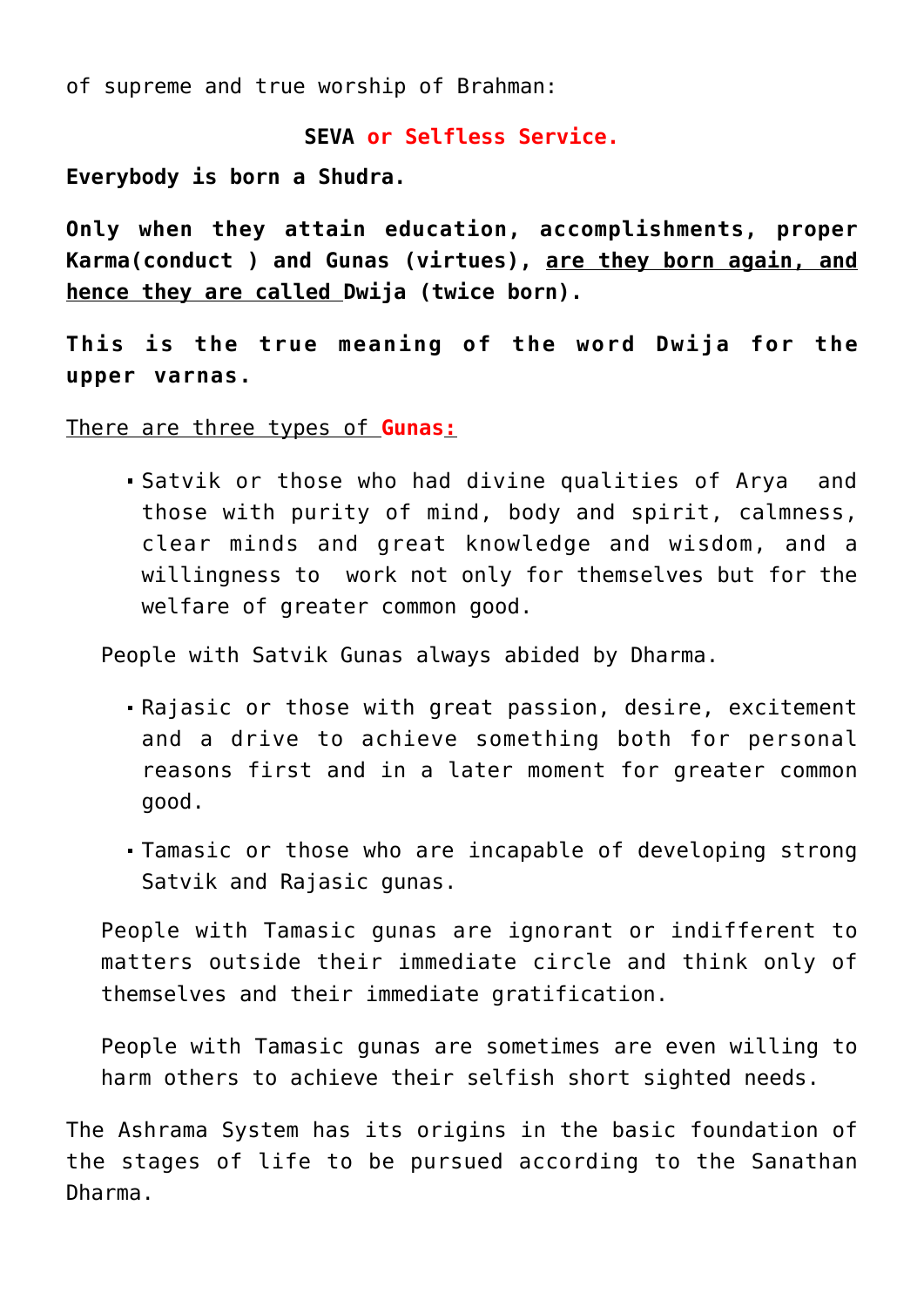The [Sanathan Dharma](https://aryadharma.world/vedasandupanishads/) is the only philosophy that espouses four stages of life as objects of human pursuit (Purusārtha):

- [Dharma](https://aryadharma.world/brahman/dharma/)
- [Artha](https://en.wikipedia.org/wiki/Artha) (desire for wealth and prosperity)
- [Kama](https://en.wikipedia.org/wiki/Kama) (pursuit of desires that make one happy, love, sensual desires)
- [Moksha](https://en.wikipedia.org/wiki/Moksha) (enlightenment)

Among all of these [Dharma](https://aryadharma.world/brahman/dharma/) is most essential, since either [Artha](https://en.wikipedia.org/wiki/Artha) or [Kama](https://en.wikipedia.org/wiki/Kama) pursued outside the restraints of [Dharma](https://aryadharma.world/brahman/dharma/) will only lead to ruin.

But wise philosophers like [Kautilya](https://aryadharma.world/bharat/kautilya/) also agreed that even [Dharma](https://aryadharma.world/brahman/dharma/) required sustenance by [Artha.](https://en.wikipedia.org/wiki/Artha)

If a person was devoid of [Artha](https://en.wikipedia.org/wiki/Artha) even for their basic needs, they may be tempted to violate [Dharma](https://aryadharma.world/brahman/dharma/) to attain their basic needs.

Following the Ashrama system leads to the classification of the Varna system.

#### There are four stages of the Ashrama System:

**Brahmacharya** or the period of study and education.

This is the first 20 years of a person's life. During this period students are taught [Dharma](https://aryadharma.world/concepts/brahman/dharma/) and given a [True](https://aryadharma.world/articles/education/) [Education](https://aryadharma.world/articles/education/).

- **Grihastha** or the period of marriage, family, work and livelihood solely for ones family. This is the next thirty years of a persons life from 20-50.
- **Vanaprastha** or the period of community service and work for the larger community. This is the period from 50-65. In the old days it was meant for contemplation and retirement to the forest.

The basic aim was to return to true worship of [Brahman](https://aryadharma.world/concepts/brahman/) which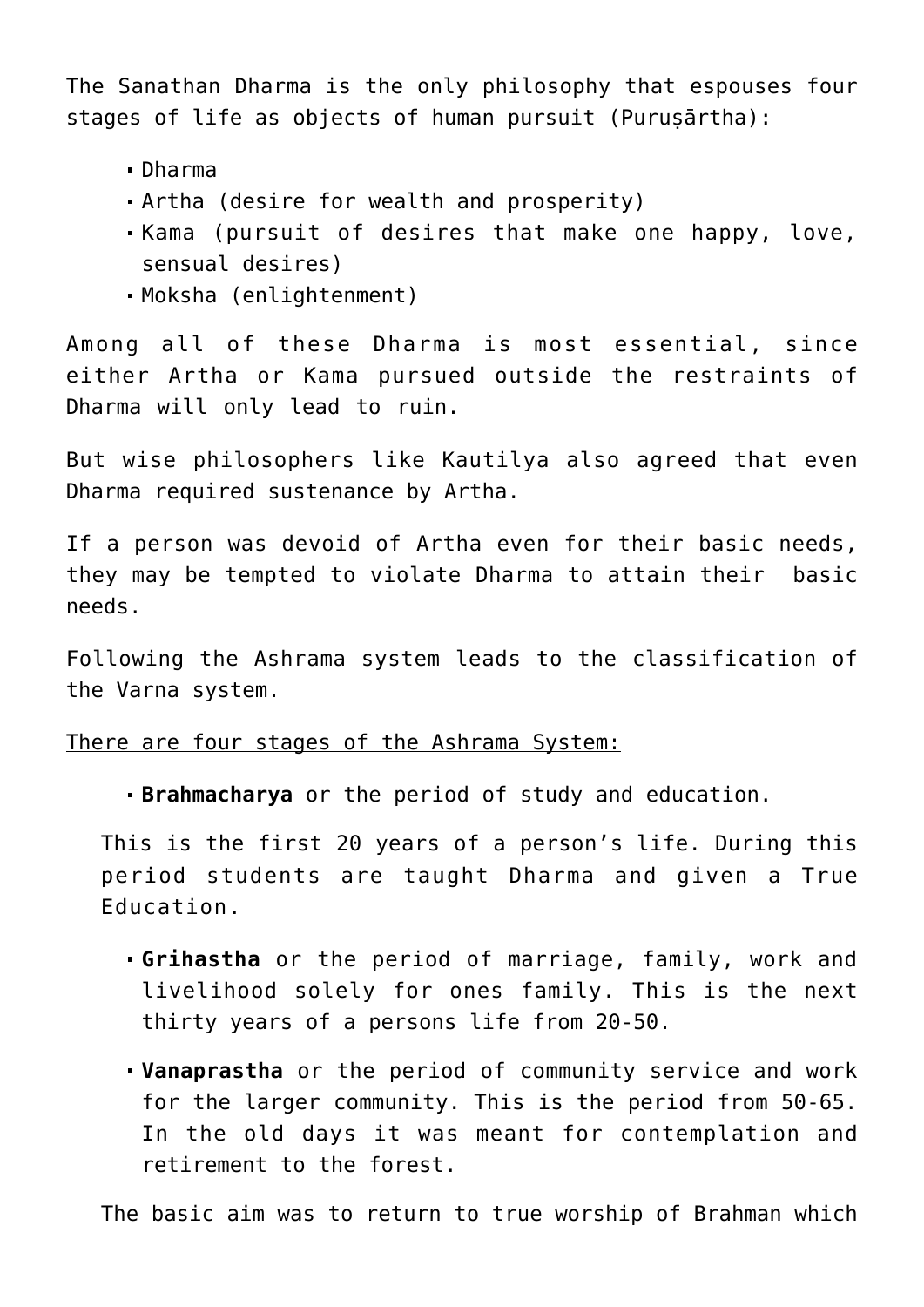was by serving nature.

In modern times there are very little forests left.

So the modern way of true worship of Brahman is not only to serve [Nature,](https://aryadharma.world/articles/nature/) but also to serve the larger community by [SEVA](https://en.wikipedia.org/wiki/Selfless_service) in the [True Temples](https://aryadharma.world/concepts/truetemples/).

**Sanyasa** or the period of renunciation from the world and contemplation solely on the [Atma](https://en.wikipedia.org/wiki/Ātman_(Hinduism)) and [Brahman.](https://aryadharma.world/concepts/brahman/)

This is the highest achievement of a persons life.

It is usually from the period of 65 onwards when one has fulfilled all worldly responsibilities.

There are many monks and other spiritual people who skip the Grishastha and Vanaprastha stages and directly jump from Brahmacharya to Sanyasa.

But it is written in the [Sanathan Dharma:](https://aryadharma.world/concepts/brahman/vedasandupanishads/)

**The Grihastha contributes more to the world than the Sanyasa.**

**There is no more important person for the sustenance of this world than the Grihastha.**

Based on different attainments throughout the Ashrama system especially during the period of Brahmacharya, people were divided into Varnas.

## **For any society to function properly there must be four classes of people:**

The [Brahmins,](http://en.wikipedia.org/wiki/Brahmin) those who have predominantly [Satvik](http://en.wikipedia.org/wiki/Sattva) [gunas](http://en.wikipedia.org/wiki/Gu%E1%B9%87a).

In the old days, Gunas(virtues, character), Karma (conduct) and wisdom of a man was more valued than only those who had wealth.

In fact those who had wealth only were placed at a much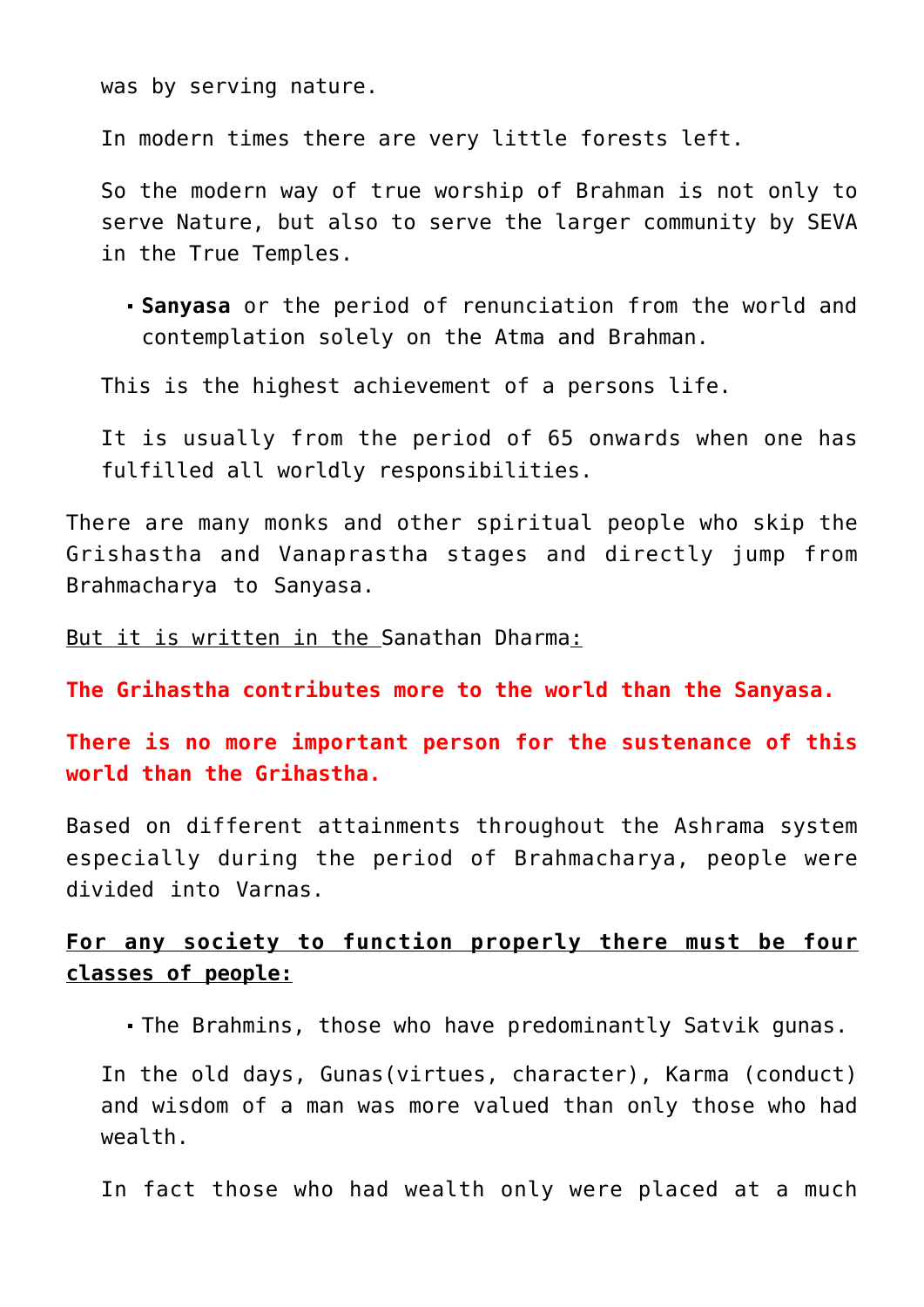lower order in the administration of the affairs of the State.

So that is why the Brahmins were given the highest respect and were philosophers, scholars, teachers and advisers to the Kings and ruling classes.

The [Brahmins](http://en.wikipedia.org/wiki/Brahmin) are the upholders and interpreters of [Dharma](https://aryadharma.world/dharma/) and its violations.

They are the quiding force for the welfare of not just the citizens of the state, but also for the welfare of all things living and natural in the state including [Nature](https://aryadharma.world/articles/nature/).

In today's times, it is not knowledge of the scriptures alone that makes one a Brahmin.

**The only person who qualifies to be a Brahmin in today's times is one who places [Dharma](https://aryadharma.world/dharma/) and its highest ideal SEVA (selfless service) as their guiding principle.**

The [Kshatriyas](http://en.wikipedia.org/wiki/Kshatriya) were those who had [Satvik](http://en.wikipedia.org/wiki/Sattva) [gunas](http://en.wikipedia.org/wiki/Gu%E1%B9%87a), but predominantly had [Rajasic G](http://en.wikipedia.org/wiki/Rajas)unas.

So because of their passion and desire for ruling and combined with their Satvik interest to work for the larger nation, they were chosen to be the ruling class, warriors and administrators.

Whenever a [Kshatriya](http://en.wikipedia.org/wiki/Kshatriya) sincerely, devotedly and humbly follows the advice of a learned Brahmin, the State will only prosper and achieve a state of permanent well being.

The [Vaishyas](http://en.wikipedia.org/wiki/Vaishya) were those who had very little Satvik gunas, more Rajasic Gunas and even more [Tamasic](http://en.wikipedia.org/wiki/Tamas_(philosophy)) Gunas.

Hence the Vaishyas were chosen to be the merchants, businessmen cattle owners and farmers.

The [Shudras](http://en.wikipedia.org/wiki/Shudra) were those who had predominantly [Tamasic](http://en.wikipedia.org/wiki/Tamas_(philosophy))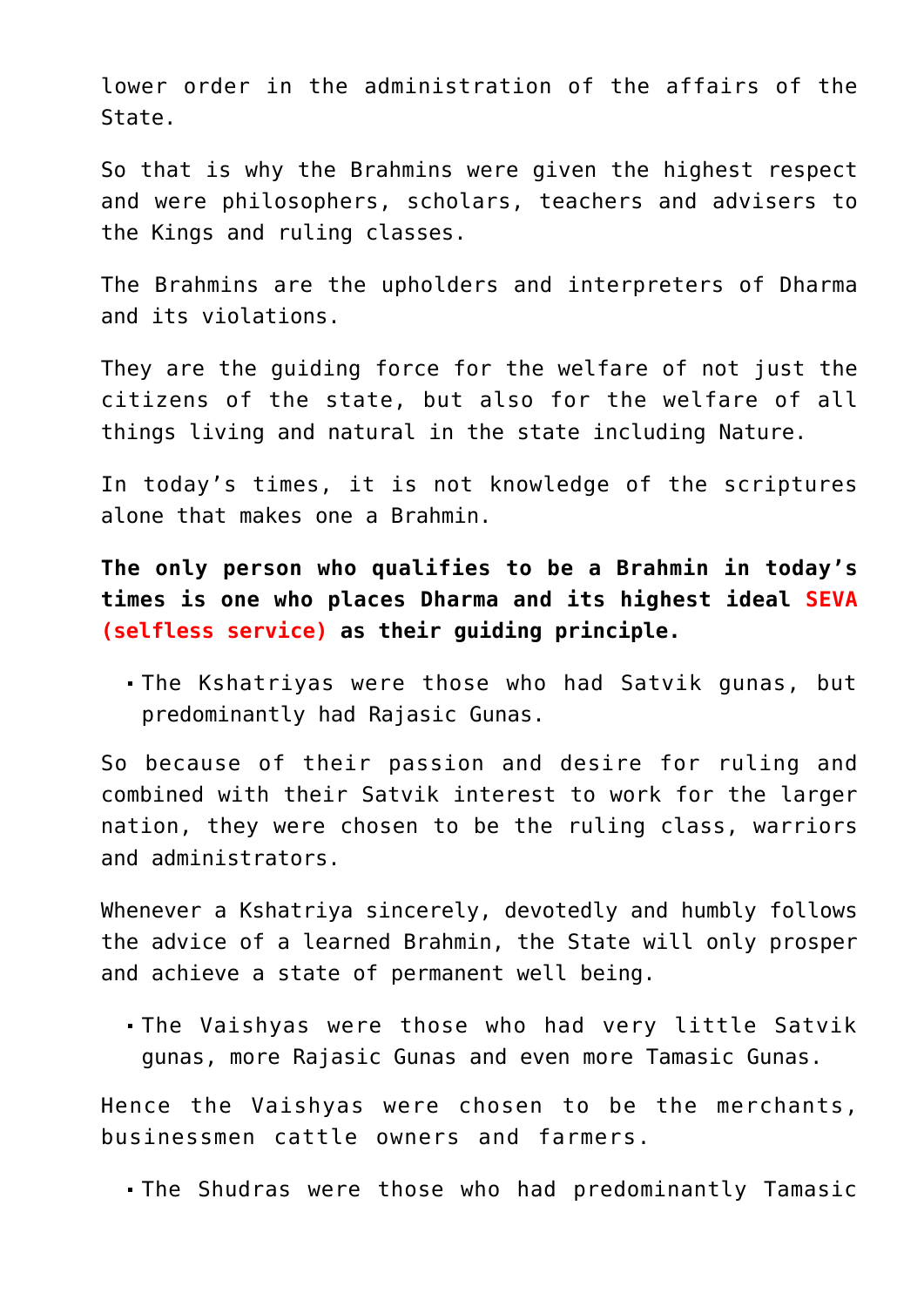gunas only.

They were only concerned about their immediate circle and self maintaining skills and could only help themselves.

They were incapable or not willing to acquire the higher Satvik or Rajasic Gunas.

Hence the Shudras were chosen to serve the above three Varnas of Brahmin, Kshatriya and Vaishya.

**But the [Shudras](http://en.wikipedia.org/wiki/Shudra) were not looked down upon by the higher Varnas.**

**The [Shudras](http://en.wikipedia.org/wiki/Shudra) were the foundation of society.**

They formed the important labour force and contributed to society in the form of manual labour and the promoting of the arts of sculpting, carpentry, pottery, weaving, cobbling, blacksmithing, tanning, sanitation and many such invaluable contributions.

Shudras were also warriors and soldiers and even [Kautilya](https://aryadharma.world/bharat/kautilya/) encouraged having Shudras as soldiers.

In fact in his [Arthashatra,](https://en.wikipedia.org/wiki/Arthashastra) [Kautilya](https://aryadharma.world/bharat/kautilya/) made fun of having Brahmins as soldiers and instead suggested Shudras would make much better soldiers than Brahmins.

In the [Shrimad Bhagavatham](https://en.wikipedia.org/wiki/Bhagavata_Purana), some of the [Kings of the](http://gitabase.com/eng/SB/12/1) [Kaliyuga](http://gitabase.com/eng/SB/12/1) mentioned included many of those who where Shudras.

In the time of the [Ram Rajya,](https://aryadharma.world/concepts/brahman/ram-rajya-the-heavenly-rule-of-ram/) men of all four varnas bathed at the same [Ghat](https://en.wikipedia.org/wiki/Ghat).

For more details, read my article on the [dignity of labour](https://aryadharma.world/vedasandupanishads/the-importance-of-the-varnashrama-dharma/dignity-of-labour/) that was followed during the time of [Ram Rajya](https://aryadharma.world/concepts/brahman/ram-rajya-the-heavenly-rule-of-ram/).

Some of the closest and most beloved friends of Ram were people of all varnas like: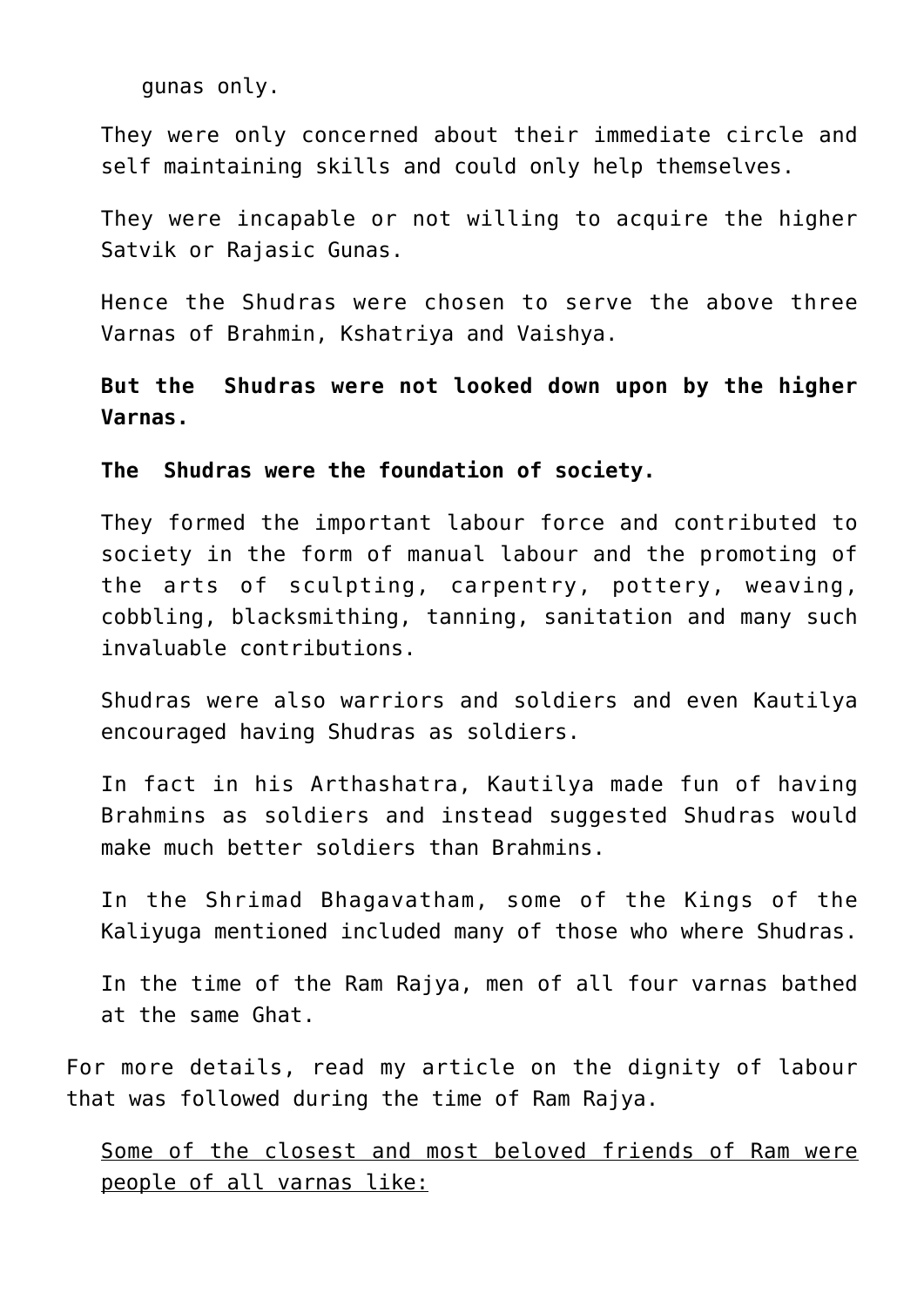- [Ahalya](https://en.wikipedia.org/wiki/Ahalya), a woman who had committed adultery.
- [Shabari](https://en.wikipedia.org/wiki/Shabari), a poor destitute old tribal lady.
- [Nishada Guha](https://en.wikipedia.org/wiki/Nishada_Kingdom#Description_in_Ramayana) who was a tribal fisherman and hunter.
- [Vibhishana,](https://en.wikipedia.org/wiki/Vibhishana) brother of [Ravana,](https://en.wikipedia.org/wiki/Ravana) a [Rakshasha](https://en.wikipedia.org/wiki/Rakshasa) or demon.
- [Sugriva](https://en.wikipedia.org/wiki/Sugriva) and [Hanuman](https://en.wikipedia.org/wiki/Hanuman) who were [Vanaras](https://en.wikipedia.org/wiki/Vanara) or forest aboriginals.

People mistook Vanara to mean monkey.

It does not mean monkey, it means [aboriginals or indigenous](https://en.wikipedia.org/wiki/List_of_indigenous_peoples#South_Asia) [people.](https://en.wikipedia.org/wiki/List_of_indigenous_peoples#South_Asia)

But it is a sad fact of life that nurture, and not nature greatly influences ones [Gunas](http://en.wikipedia.org/wiki/Gu%E1%B9%87a).

So the children that were born into the various [Varnas](http://en.wikipedia.org/wiki/Varna_(Hinduism)) mostly learned their occupation and values from their parents and this led to the corruption that the [Varnas](http://en.wikipedia.org/wiki/Varna_(Hinduism)) were based on birth which led to the perverted, misguided and cursed Caste System.

## **Classification by birth alone was never the original intention of the [Varna](http://en.wikipedia.org/wiki/Varna_(Hinduism)) system in the first place.**

A bicycle will only be of use and travel far and wide only if its wheels work properly.

## **Similarly there are four important parts of the wheel of [Dharma](https://aryadharma.world/concepts/brahman/dharma/):**

[The hub](https://en.wikipedia.org/wiki/Hub) – which is the smallest portion but the core of the wheel.

It is what holds the wheel together. It is of the highest quality steel.

This is similar to the position of the [Brahmins.](http://en.wikipedia.org/wiki/Brahmin)

- [The spokes](https://en.wikipedia.org/wiki/Spoke) which connects the hub to the rest of the wheel.
- It is what supports the rest of the wheel.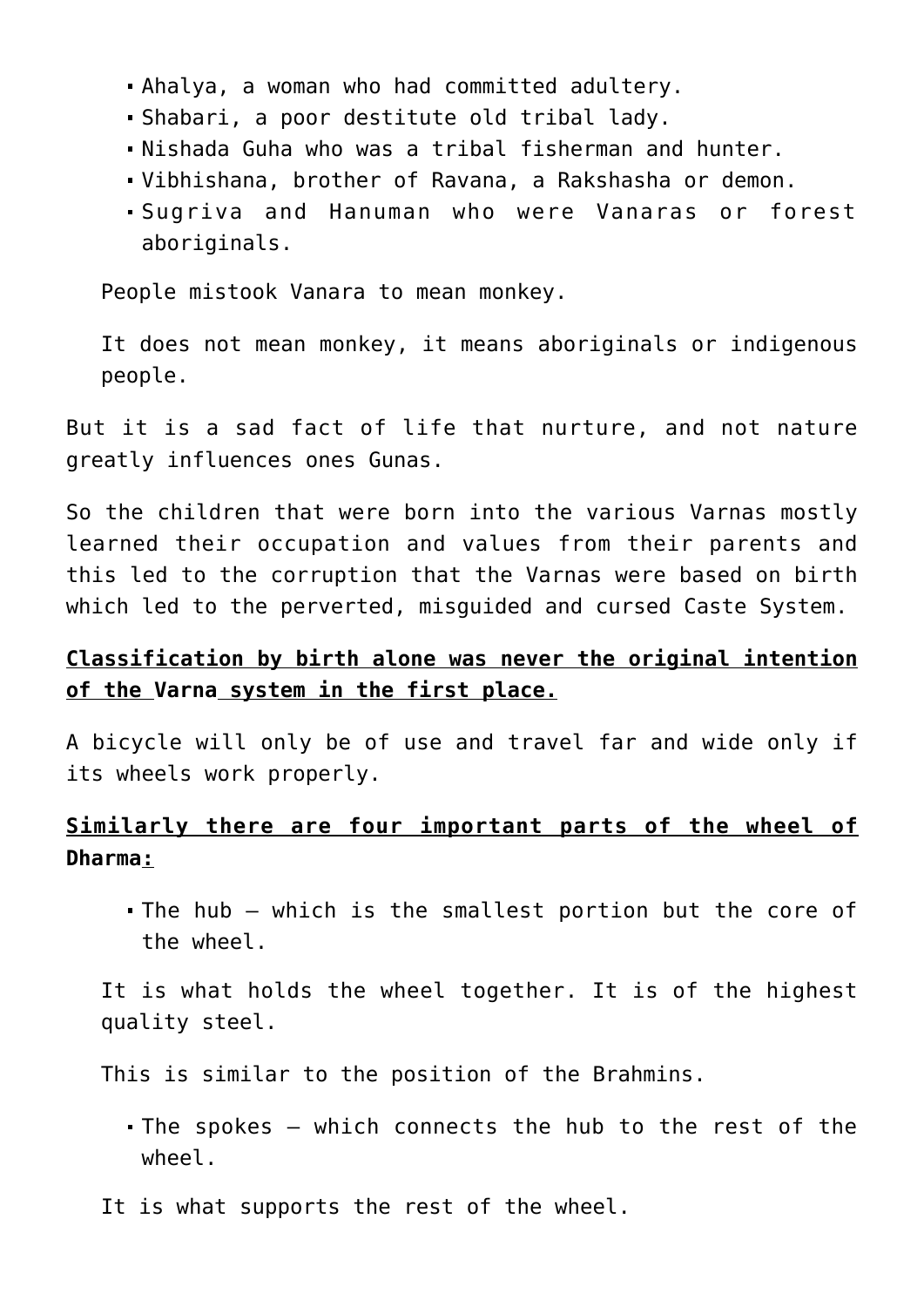It is of a lower quality steel than the hub, but the stronger than the rest of the components.

This is similar to position of the [Kshatriyas.](http://en.wikipedia.org/wiki/Kshatriya)

[The rim](https://en.wikipedia.org/wiki/Rim_(wheel)) – which connects the spokes together and forms the base frame for the tyres.

This is similar to the position of the [Vaishyas.](http://en.wikipedia.org/wiki/Vaishya)

[The tyres](https://en.wikipedia.org/wiki/Tire) – which lay down in service and support the journey of the rest of the components of the wheel.

This is similar to the position of the [Shudras](http://en.wikipedia.org/wiki/Shudra)

**The right material has to be selected in the right quantity and installed at the right place.**

**You cannot have rubber spokes and a steel tyre.** 

**You cannot have an all rubber wheel without a steel hub.**

The first and most important principle and the last leg of [Dharma](https://aryadharma.world/concepts/brahman/dharma/) is [Sat.](https://en.wikipedia.org/wiki/Sat_(Sanskrit))

**[Sat](https://en.wikipedia.org/wiki/Sat_(Sanskrit))** means [Truth](https://aryadharma.world/concepts/brahman/).

Truth has many meanings.

The highest meaning of Truth is [Brahman](http://aryadharma.world/concepts/brahman/).

The "wonder" of [FUKUS](https://aryadharma.world/fukus/) systems has brought about a complete imbalance in the establishment and sustenance of the wheel of [Dharma](https://aryadharma.world/concepts/brahman/dharma/).

People with flexible and wearable rubber like morals and principles form the main portion of the wheel.

In the fraud [FUKUS](https://aryadharma.world/fukus/) systems, truth is buried and trampled under the filthy lust for [wealth](http://aryadharma.world/fukus/fukus-capitalism/) and [power](http://aryadharma.world/fukus/repsofpeople/).

**It is because of this imbalance, that the wheel of [Dharma](https://aryadharma.world/concepts/brahman/dharma/) has**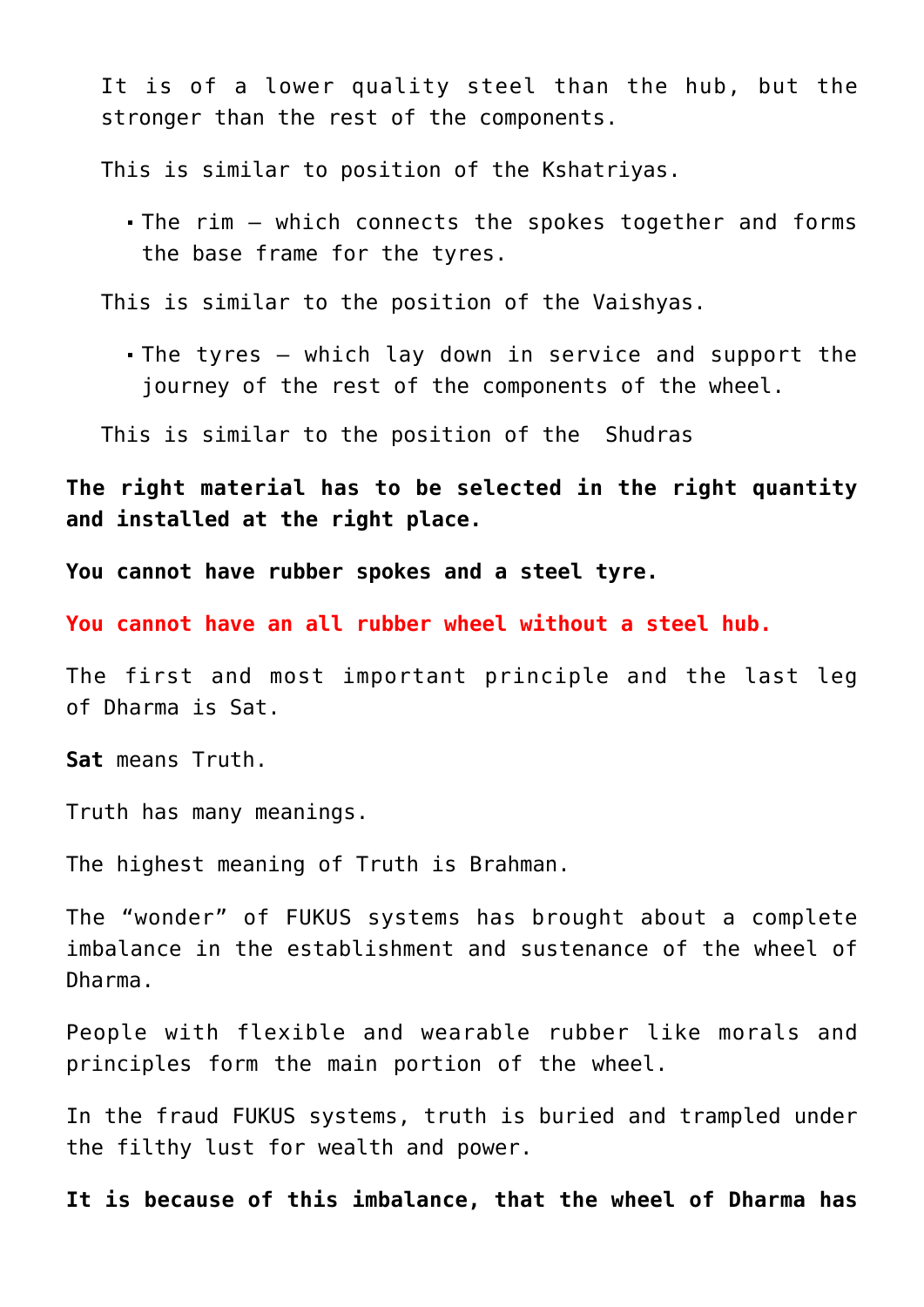#### **come to a grinding halt.**

Hence for the wheel of [Dharma](https://aryadharma.world/concepts/brahman/dharma/) turn again, we must abandon the fraud [FUKUS](https://aryadharma.world/fukus/) systems and go back to the Varnashrama [Dharma](https://aryadharma.world/concepts/brahman/dharma/) as the base for an [Ideal Administration](https://aryadharma.world/concepts/thestate/administrators/the-ideal-team-of-administrators-for-bharat/) and system of governance.

### **Thoughts on the "Caste System"**

[Coconuts](https://aryadharma.world/bharat/coconut/) in [Bharat](https://aryadharma.world/bharat/) and people especially in [FUKUS,](https://aryadharma.world/fukus/) decry [Bharat](https://aryadharma.world/bharat/) because of the ["Caste System"](https://en.wikipedia.org/wiki/Caste).

The fact of the matter is that [FUKUS](https://aryadharma.world/fukus/) also has a [Caste System](https://en.wikipedia.org/wiki/Caste).

It is an even more flawed system than the Caste System of Bharat since it places wealth as its core principle.

And as Arjuna said in the [Shanti Parva](https://aryadharma.world/bharat/shantiparva/):

**We never see wealth that has been earned without doing some injury to others.**

The four main components of the [FUKUS](https://aryadharma.world/fukus/) [Caste System](https://en.wikipedia.org/wiki/Caste) are:

The [Wall Street Pimps](https://aryadharma.world/fukus/wallstreetpimps/) who are the highest caste.

They rule not because of their wisdom, accomplishments or strength of their character, but because of their immense wealth acquired mostly through dubious and shady means.

The [Representative DFIs](https://aryadharma.world/fukus/repsofpeople/) who are funded by the [Wall](https://aryadharma.world/fukus/wallstreetpimps/) [Street Pimps](https://aryadharma.world/fukus/wallstreetpimps/) and elected by the [Anarya](https://aryadharma.world/concepts/whoisafool/).

They rule not because of their wisdom, accomplishments or strength of their character, but because of their immense and shady private funding by Wall Street Pimps, which enables them to do expensive smart marketing, ["Brilliant](https://aryadharma.world/articles/figured_out/) [Oratory"](https://aryadharma.world/articles/figured_out/) and promotion of "magical" capabilities in fooling the gullible idiots who vote for them.

The [Anarya](https://aryadharma.world/concepts/whoisafool/) who are mainly of a Shudra nature, and who form the vast majority in all [FUKUS](https://aryadharma.world/fukus/) democracies.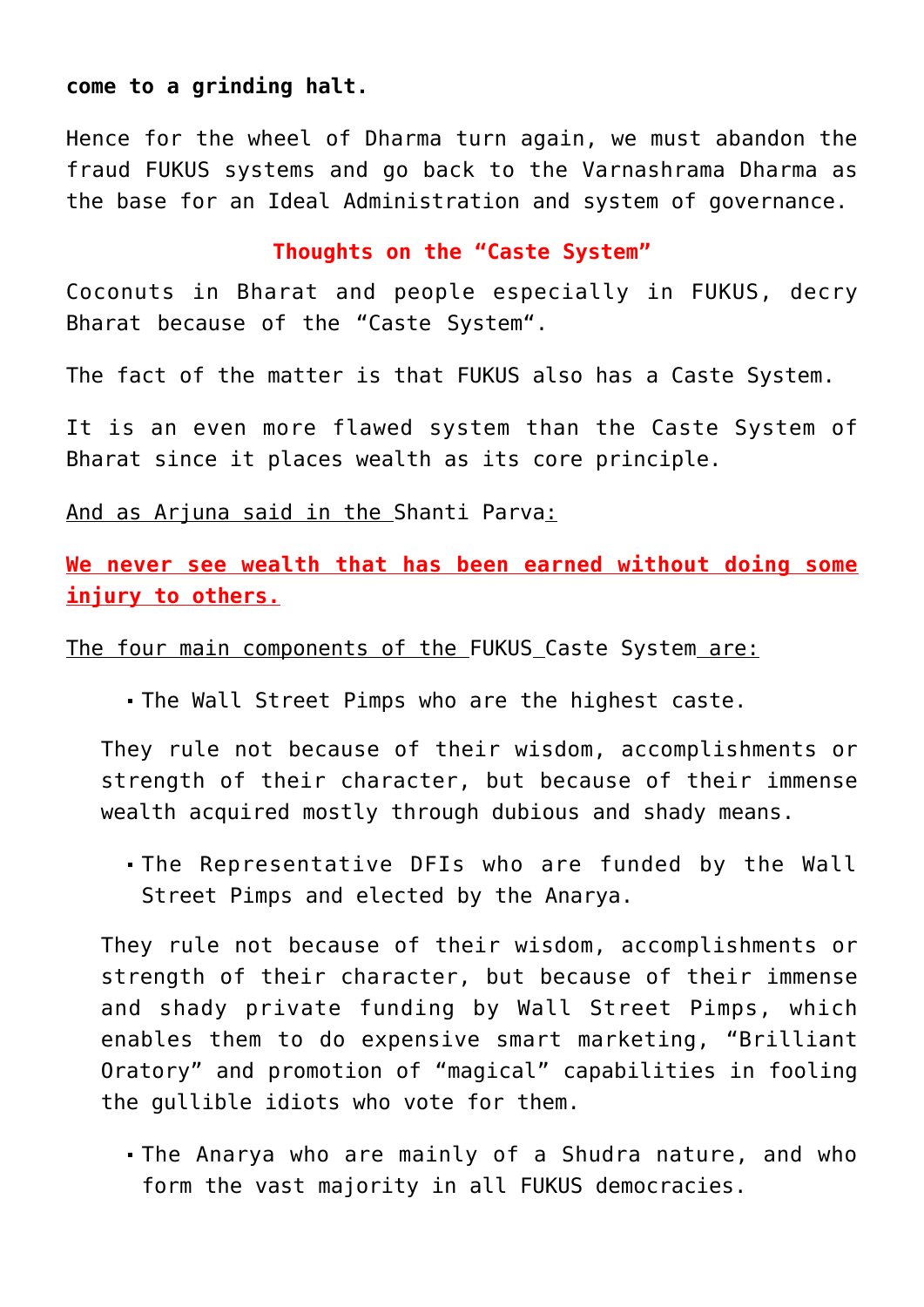They are the gullible greedy idiots who are responsible for the election of the [Representative DFIs](https://aryadharma.world/fukus/repsofpeople/) because they were promised freebies that they really do not deserve, and should have earned by their own efforts.

But since they have basically predominant [Tamasic](http://en.wikipedia.org/wiki/Tamas_(philosophy)) gunas, they are too lazy or ignorant to work for and earn what they deserve, so they are easily fooled by the "promises" of freebies by the [Representative DFIs](https://aryadharma.world/fukus/repsofpeople/).

The [Arya](https://aryadharma.world/concepts/whoisanarya/) who form a small voiceless minority.

This has resulted in [Manu's](https://aryadharma.world/bharat/manu/) prophecy coming true:

**21. The kingdom of that monarch, who looks on while a Sudra settles the law, will sink (low), like a cow in a morass.**

**22. That kingdom where Sudras are very numerous, which is infested by atheists and destitute of twice-born (inhabitants), soon entirely perishes, afflicted by famine and disease.**

[Chapter VIII, 21 and 22](http://www.sacred-texts.com/hin/manu/manu08.htm)

Even before the birth of Christ, and even before the invasion of the Arab invaders, the [Shrimad Bhagavatham](https://en.wikipedia.org/wiki/Bhagavata_Purana) predicted the below about these Shudra [Kings of the Kaliyuga:](http://gitabase.com/eng/SB/12/1)

**[Text\\* 38](http://gitabase.com/eng/SB/12/1/38): There will be many such uncivilized kings ruling at the same time, O King Pariksit, and they will all be uncharitable, possessed of fierce tempers, and great devotees of irreligion and falsity.**

**[Text 39-40:](http://gitabase.com/eng/SB/12/1/39-40) These barbarians in the guise of kings will devour the citizenry, murdering innocent women, children, cows and brahmanas and coveting the wives and property of other men. They will be erratic in their moods, have little strength of character and be very short-lived. Indeed, not purified by any Vedic rituals and lacking in the practice of regulative principles, they will be completely covered by the modes of**